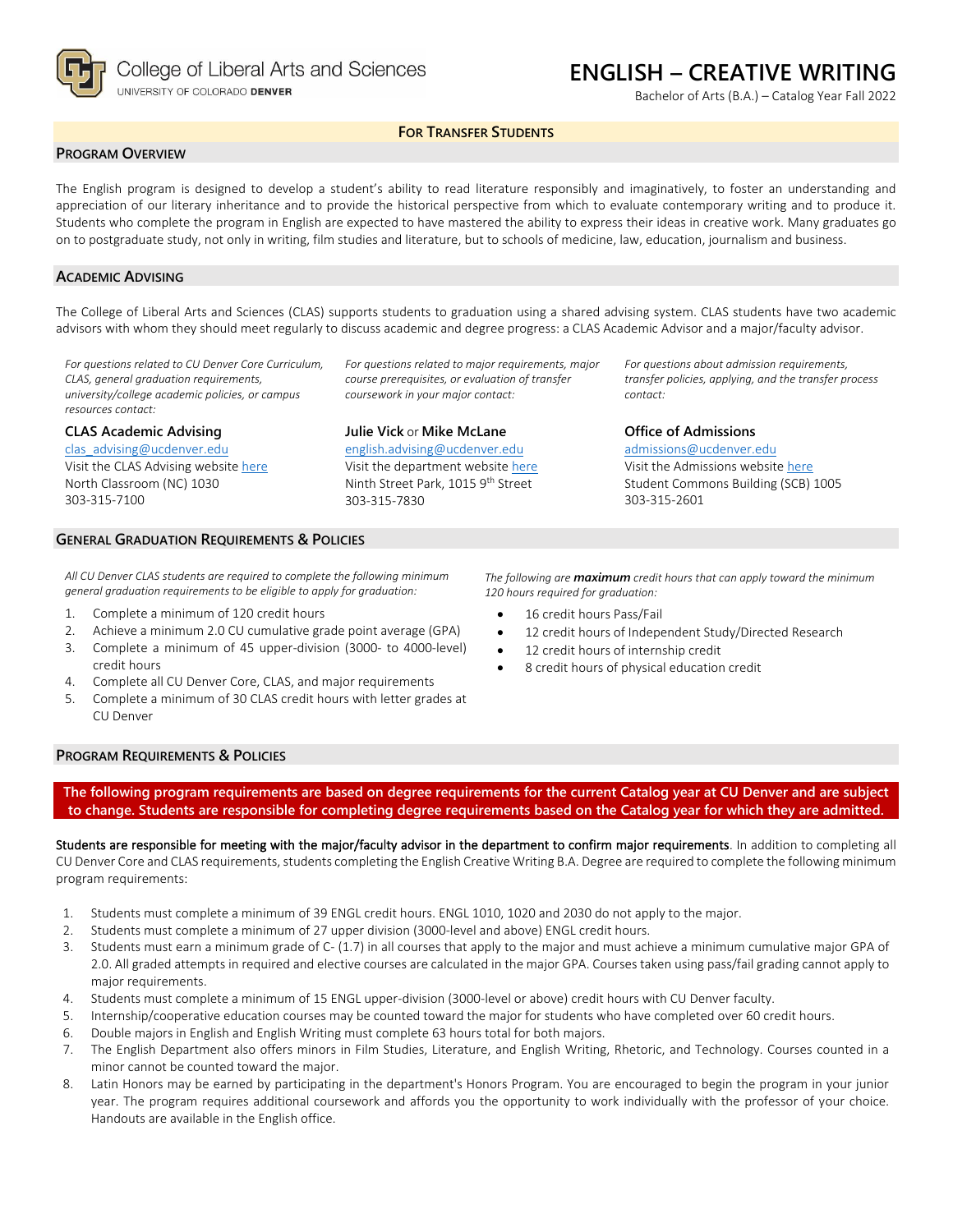Bachelor of Arts (B.A.) – Catalog Year Fall 2022

#### **FOR TRANSFER STUDENTS**

# **COURSEWORK THAT CAN BE COMPLETED AT PREVIOUS INSTITUTION**

The following is a "bucket" of requirements students can complete prior to transferring to CU Denver, including equivalent Colorado Community College System (CCCS) courses. To determine the equivalencies of courses to be completed at non-CU Denver institutions, students can visit [www.transferology.com](http://www.transferology.com/)**.** It is critical students connect with a CU Denver academic advisor to ensure planned courses will transfer *and* apply to CU Denver degree requirements. All non-CU Denver coursework must be completed with a C- or better to be eligible for transfer.

Students interested in completing an Associate (A.A. or A.S.) Degree or a Colorado Statewide Transfer Articulation Agreement or Degree with [Designation \(DWD\)](https://highered.colorado.gov/transfer-degrees) must work with their community/junior college academic advisor to create an academic plan that accounts for all degree or transfer articulation agreement requirements. Colorado Community College Students may also explore the option to complet[e Reverse Transfer](https://highered.colorado.gov/students/attending-college/colorado-reverse-transfer) at CU Denver.

| <b>CU Denver</b><br><b>CU Denver Requirements</b><br><b>Credits</b> |                | <b>CCCS Equivalent Courses &amp; Notes</b>                                                                                                                                                                            |  |
|---------------------------------------------------------------------|----------------|-----------------------------------------------------------------------------------------------------------------------------------------------------------------------------------------------------------------------|--|
| <b>CU Denver Core Curriculum Requirements</b>                       | $34 - 40$      |                                                                                                                                                                                                                       |  |
| ENGL 1020 - Core Composition I                                      | 3              | <b>ENG 1021</b>                                                                                                                                                                                                       |  |
| ENGL 2030 - Core Composition II                                     | $\overline{3}$ | <b>FNG 1022</b>                                                                                                                                                                                                       |  |
| Mathematics                                                         | $3 - 4$        | MAT 1240 recommended or GT-MA1                                                                                                                                                                                        |  |
| Arts                                                                | 3              | GT-AH                                                                                                                                                                                                                 |  |
| <b>Humanities</b>                                                   | 3              | GT-AH or GT-HI                                                                                                                                                                                                        |  |
| <b>Behavioral Sciences</b>                                          | $3 - 4$        | GT-SS                                                                                                                                                                                                                 |  |
| Social Sciences                                                     | $3 - 4$        | GT-SS or GT-HI <sup>*</sup>                                                                                                                                                                                           |  |
| Natural/Physical Science with lab                                   | $4 - 5$        | GT-SC1                                                                                                                                                                                                                |  |
| Natural/Physical Science without lab or Math                        | $3 - 5$        | GT-SC2 or GT-MA1 (except the course used for Core Math) or GT-SC1                                                                                                                                                     |  |
| <b>International Perspectives</b>                                   | 3              | Additional GT-AH, HI, SS* (see note below)                                                                                                                                                                            |  |
| Cultural Diversity                                                  | 3              | To be completed at CU Denver. This requirement must be completed with an<br>upper-division course and CCCS courses will not apply.                                                                                    |  |
| <b>CLAS Graduation Requirements</b>                                 | $15 - 29$      |                                                                                                                                                                                                                       |  |
| CLAS Communicative Skills                                           | 3              | COM 1150 or PHI 1013                                                                                                                                                                                                  |  |
| CLAS Second Language                                                | $0 - 10$       | e.g., SPA 1012 or ASL 1122<br>Students have several options to fulfill this requirement. Please consult a CU<br>Denver CLAS Academic Advisor.                                                                         |  |
| CLAS Humanities                                                     | 3              | ENG 2021 or 2022 or any transferrable LIT, HIS, HUM, or PHI course                                                                                                                                                    |  |
| <b>CLAS Behavioral Sciences</b>                                     | $3 - 4$        | Any transferrable ANT, COM, or PSY course (except GT-SC courses)                                                                                                                                                      |  |
| <b>CLAS Social Sciences</b>                                         | $3 - 4$        | Any transferrable ECO, ETH, GEO, POS, or SOC course (except GT-SC courses)                                                                                                                                            |  |
| CLAS Natural/Physical Science with lab                              | $3 - 5$        | GT-SC1<br>If students complete only one science course with a lab for the CU Denver Core<br>Curriculum, this course must have an associated lab.                                                                      |  |
| Minimum Applicable Transfer Credits<br>Recommended:                 | 60             | Students completing less than 60 applicable transfer credits will have additional<br>credits to complete at CU Denver. Students needing general elective credits<br>should consult a CU Denver CLAS Academic Advisor. |  |

*\**The applicability of Guaranteed Transfer (GT Pathways) courses to specific CU Denver Core Curriculum requirements requires completion of a block of five courses: two GT-AH courses; one GT-HI course; one GT-SS course; and one additional GT-AH, GT-HI, or GT-SS course.